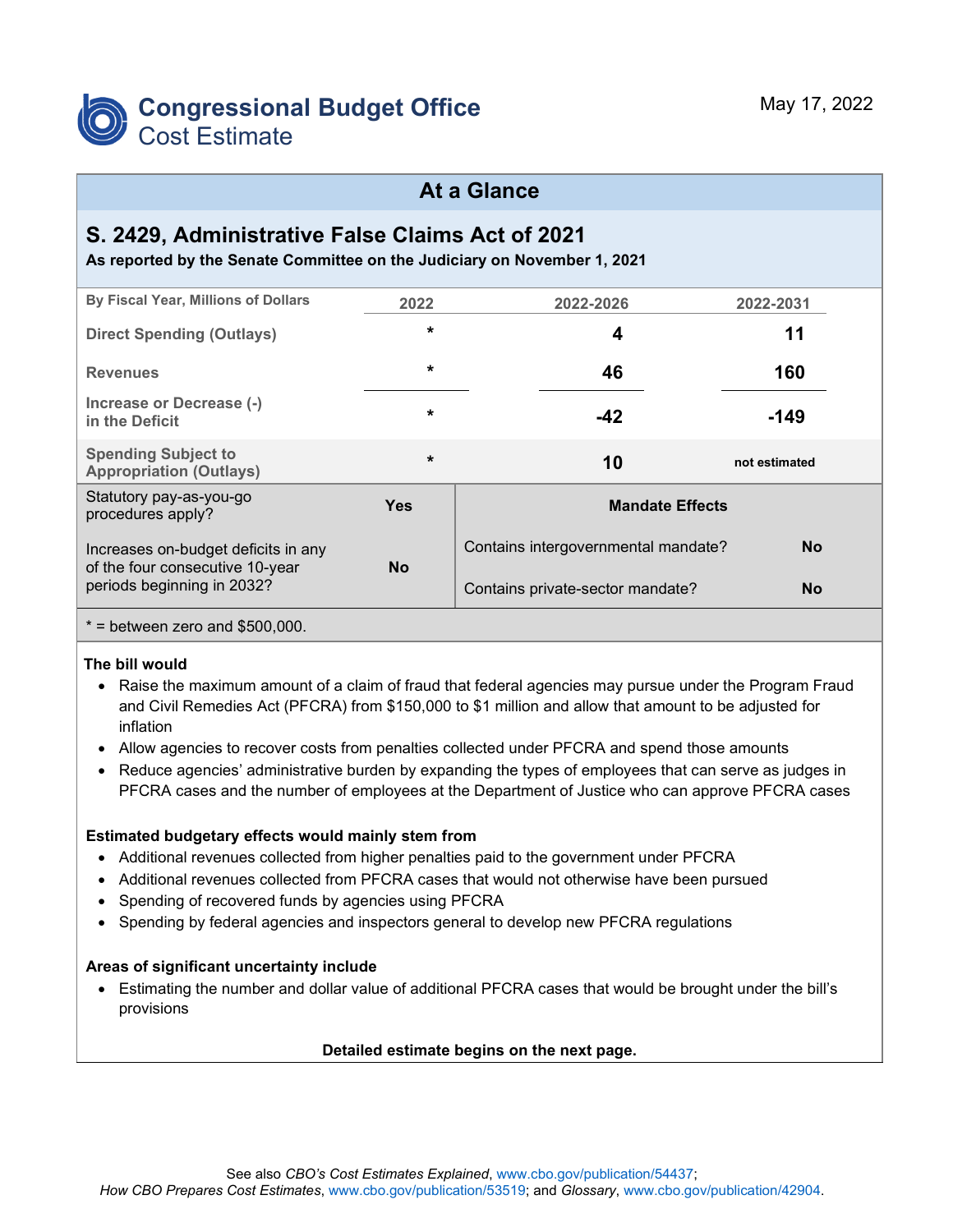

# **Bill Summary**

The Program Fraud and Civil Remedies Act (PFCRA) allows federal agencies to use administrative procedures to pursue cases against individuals and entities that are suspected of making false claims and statements against the government that lead to fraud of up to \$150,000. Individuals and entities that are found to have violated federal fraud statutes are subject to civil penalties of \$5,000 (adjusted yearly for inflation) and up to double the assessed value of the fraud. S. 2429 would amend PFCRA in several ways: by raising the maximum amount of fraud that agencies can pursue under the statute to \$1 million (adjusted in future years for inflation), allowing agencies to recover costs from the penalties collected, and reducing the administrative burden for agencies that pursue PFCRA cases.

### **Estimated Federal Cost**

The estimated budgetary effect of S. 2429 is shown in Table 1. The costs of the legislation cross many budget functions, but most are within budget functions 600 (income security) and 750 (administration of justice).

| Table 1.<br><b>Estimated Budgetary Effects of S. 2429</b>                                                   |          |             |                |                                                |                                 |             |       |                |                |                         |                |                  |  |
|-------------------------------------------------------------------------------------------------------------|----------|-------------|----------------|------------------------------------------------|---------------------------------|-------------|-------|----------------|----------------|-------------------------|----------------|------------------|--|
| By Fiscal Year, Millions of Dollars                                                                         |          |             |                |                                                |                                 |             |       |                |                |                         |                |                  |  |
|                                                                                                             | 2022     | 2023        | 2024           | 2025                                           | 2026                            | 2027        | 2028  | 2029           | 2030           | 2031                    | 2022-<br>2026  | $2022 -$<br>2031 |  |
| <b>Increases in Direct Spending</b><br>Estimated                                                            |          |             |                |                                                |                                 |             |       |                |                |                         |                |                  |  |
| <b>Budget Authority</b>                                                                                     | $^\star$ |             | 1              | 1                                              | 1                               | 1           | 1     | $\overline{c}$ | $\overline{2}$ | $\overline{\mathbf{c}}$ | $\overline{4}$ | 11               |  |
| <b>Estimated Outlays</b>                                                                                    | $\star$  | $\mathbf 1$ | $\mathbf{1}$   | $\mathbf{1}$                                   | $\mathbf{1}$                    | $\mathbf 1$ | 1     | $\mathfrak{p}$ | $\mathfrak{p}$ | $\overline{2}$          | $\overline{4}$ | 11               |  |
| <b>Increases in Revenues</b>                                                                                |          |             |                |                                                |                                 |             |       |                |                |                         |                |                  |  |
| <b>Estimated Revenues</b>                                                                                   | $\ast$   | 8           | 10             | 13                                             | 15                              | 18          | 20    | 23             | 25             | 28                      | 46             | 160              |  |
|                                                                                                             |          |             |                | From Changes in Direct Spending and Revenues   | Net Decrease (-) in the Deficit |             |       |                |                |                         |                |                  |  |
| <b>Effect on the Deficit</b>                                                                                | $^\ast$  | $-7$        | $-9$           | $-12$                                          | $-14$                           | $-17$       | $-19$ | $-22$          | $-23$          | $-26$                   | $-42$          | $-149$           |  |
|                                                                                                             |          |             |                | Increases in Spending Subject to Appropriation |                                 |             |       |                |                |                         |                |                  |  |
| Estimated                                                                                                   |          |             |                |                                                |                                 |             |       |                |                |                         |                |                  |  |
| <b>Budget Authority</b>                                                                                     | $^\ast$  | 3           | $\overline{2}$ | $\overline{2}$                                 | 3                               | n.e.        | n.e.  | n.e.           | n.e.           | n.e.                    | 10             | n.e.             |  |
| <b>Estimated Outlays</b>                                                                                    | $^\star$ | 3           | $\overline{2}$ | $\overline{2}$                                 | 3                               | n.e.        | n.e.  | n.e.           | n.e.           | n.e.                    | 10             | n.e.             |  |
| Components may not sum to totals because of rounding; n.e. = not estimated; * = between zero and \$500,000. |          |             |                |                                                |                                 |             |       |                |                |                         |                |                  |  |

# **Basis of Estimate**

PFCRA allows federal agencies to use administrative means to seek redress for fraud committed by individuals or entities against the government. S. 2429 would amend the law and rename it the Administrative False Claims Act. Under PFCRA, an agency may pursue a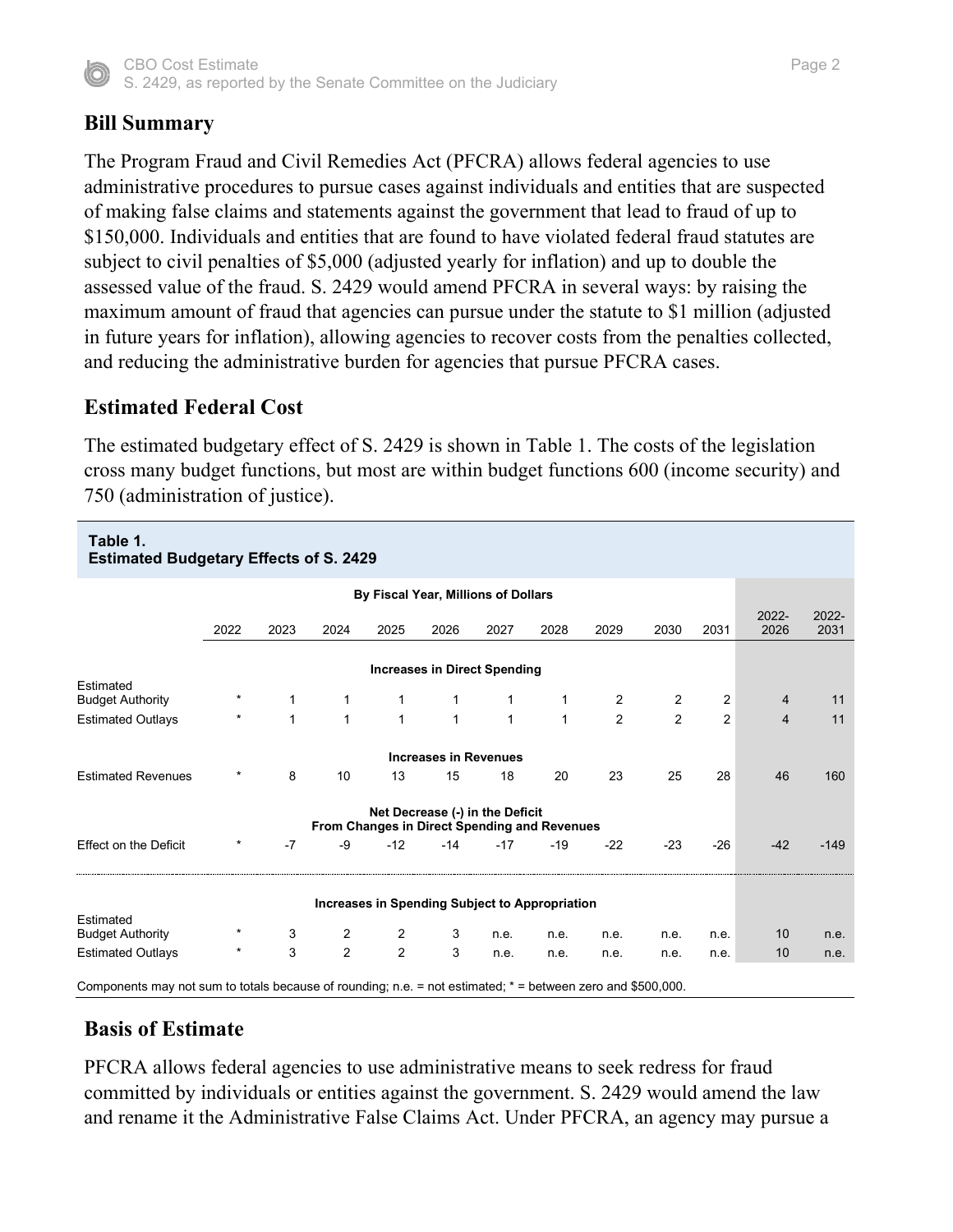

case if the amount in question does not exceed \$150,000. According to the Department of Justice, the Department of Housing and Urban Development (HUD) initiates about 95 percent of the roughly 20 PFCRA cases filed in any year. For this estimate, CBO assumes that S. 2429 will be enacted near the end of fiscal year 2022.

#### **Revenues**

S. 2429 would increase the maximum amount an agency can pursue under PFRCA from \$150,000 to \$1 million; that amount would be adjusted for inflation in future years. CBO expects that the change could lead more agencies to pursue PFCRA cases and increase the amount of penalties collected in all cases, including those pursued under current law. Other provisions of the bill would make it more likely that agencies would pursue PFCRA cases. The bill would:

- Allow an agency to deposit a portion of the penalties collected into its appropriations or other spending account that equals the costs of the investigation or prosecution,
- Allow members of a board of contract appeals to preside over PFCRA cases if an administrative law judge is not available,
- Increase the number of Justice Department employees who can review PFCRA cases for approval, and
- Extend the statute of limitations in PFCRA cases from 6 years to 10 years.

Significant uncertainty surrounds CBO's estimate of the number of additional cases that would be pursued under the bill because the extent to which the new rules would induce agencies other than HUD to pursue cases is uncertain. CBO anticipates that in each year after the bill was enacted there would be a modest increase in the number of cases that agencies pursue, totaling five more PFCRA cases than in the year before, but that number could be higher or lower. As a result, CBO expects that the average number of PFCRA cases filed would rise from 20 cases in 2022 to about 65 in 2031.

Data on historical collections under PFCRA are limited. CBO estimates that the average new penalty imposed for a case would be \$500,000, which is half the maximum penalty that agencies would be able to pursue, adjusted annually for inflation. CBO also anticipates that one-quarter of the penalties imposed ultimately would not be collected. On that basis, and accounting for estimated collections under current law, CBO estimates that the government would collect about \$160 million in additional penalties over the 2022-2031 period under S. 2429.

#### **Direct Spending**

S. 2429 would allow agencies to recover costs for processing PFCRA claims. (Under current law, only the Postal Service may recover penalties collected from successful PFCRA cases.) Collections would be deposited into the relevant appropriations account or other spending